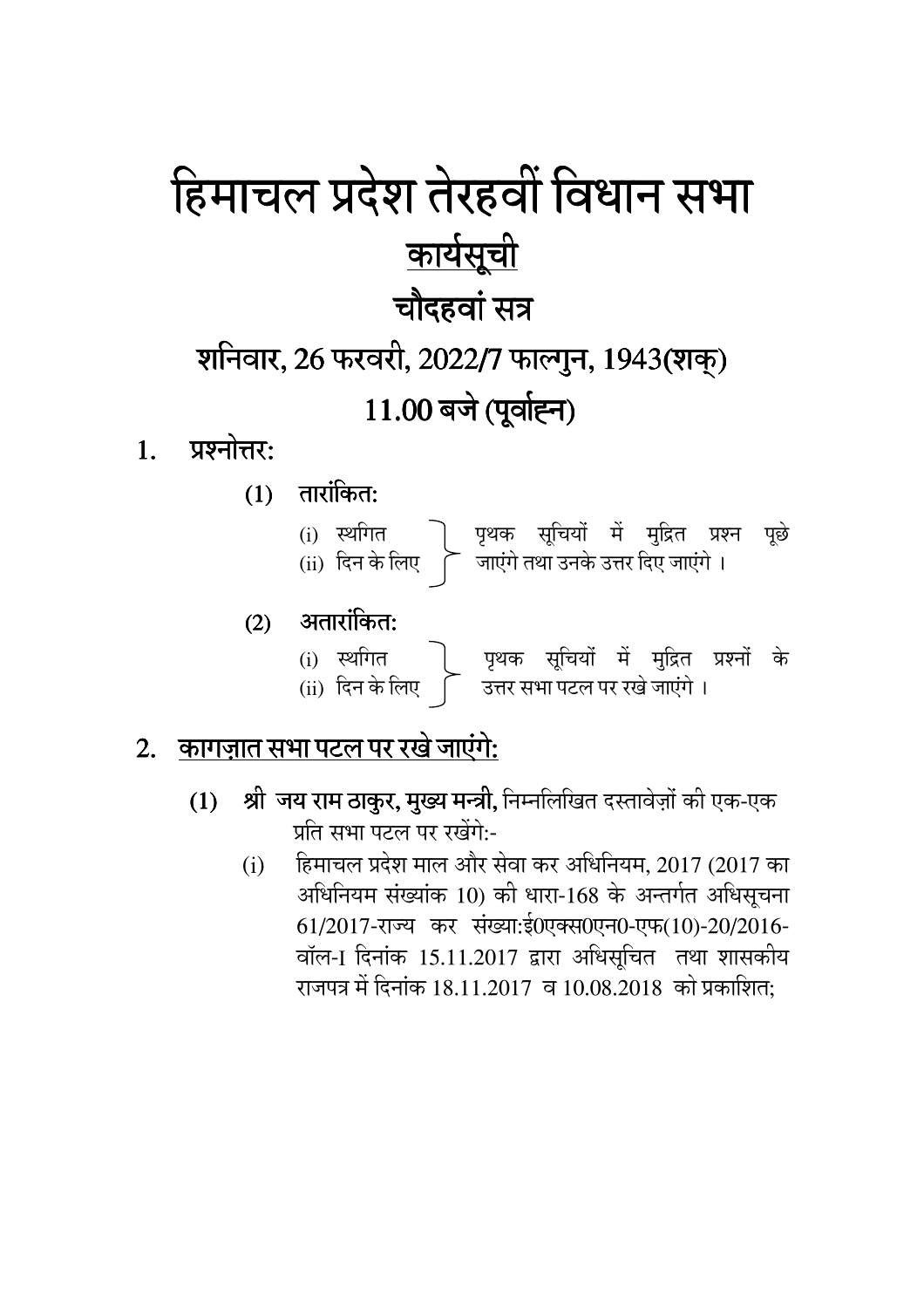- (ii) हिमाचल प्रदेश माल और सेवा कर अधिनियम, 2017 (2017 का आंधोनयम संख्याक 10) को धारा-168 के अन्तर्गत अधिसूचना 62/2017-राज्य कर संख्या:ई0एक्स0एन0-एफ(10)-20/2016-वॉल-1 दिनांक 15.11.2017 द्वारा अधिसूचित तथा शासकीय राजपत्र में दिनांक 18.11.2017 व 10.08.2018 को प्रकाशित:
- (iii) हिमाचल प्रदेश माल और सेवा कर अधिनियम, 2017 (2017 का आंधोनयम संख्याक 10) को धारा-168 के अन्तर्गत अधिसूचना 63/2017-राज्य कर संख्या:ई0एक्स0एन0-एफ(10)-20/2016-वॉल-1 दिनांक 15.11.2017 द्वारा अधिसूचित तथा शासकीय राजपत्र में दिनांक 18.11.2017 व 10.08.2018 को प्रकाशित:
- (iv) हिमाचल प्रदेश माल और सेवा कर अधिनियम, 2017 (2017 का अधिनियम संख्याक 10) को धारा-128 के अन्तर्गत अधिसूचना 64/2017-राज्य कर संख्या:ई0एक्स0एन0-एफ(10)-20/2016-वॉल-1 दिनांक 15.11.2017 द्वारा अधिसूचित तथा शासकीय राजपत्र में दिनांक 18.11.2017 व 10.08.2018 को प्रकाशित:
- $\rm (v)$  हिमाचल प्रदेश माल और सेवा कर अधिनियम, 2017 (2017 का अधिनियम संख्याक 10) को धारा-23 के अन्तर्गत अधिसूचना 65/2017-राज्य कर संख्या:ई0एक्स0एन0-एफ(10)-20/2016-वॉल-1 दिनांक 15.11.2017 द्वारा अधिसूचित तथा शासकीय राजपत्र में दिनांक 18.11.2017 व 10.08.2018 को प्रकाशित:
- (vi) हिमाचल प्रदेश माल और सेवा कर अधिनियम, 2017 (2017 का अधिनियम संख्याक 10) को धारा-148 के अन्तर्गत अधिसूचना 66/2017-राज्य कर संख्या:ई0एक्स0एन0-एफ(10)-20/2016-वॉल-1 दिनांक 15.11.2017 द्वारा अधिसचित तथा शासकीय राजपत्र में दिनांक 18.11.2017 व 10.08.2018 को प्रकाशित;
- (vii) हिमाचल प्रदेश माल और सेवा कर अधिनियम, 2017 (2017 का अधिनियम संख्याक 10) को धारा-164 के अन्तर्गत अधिसूचना 70/2017-राज्य कर संख्या:ई0एक्स0एन0-एफ(10)-43/2017 दिनांक 27.12.2017 द्वारा अधिसूचित तथा शासकीय राजपत्र में दिनांक 29.12.2017 को प्रकाशित: और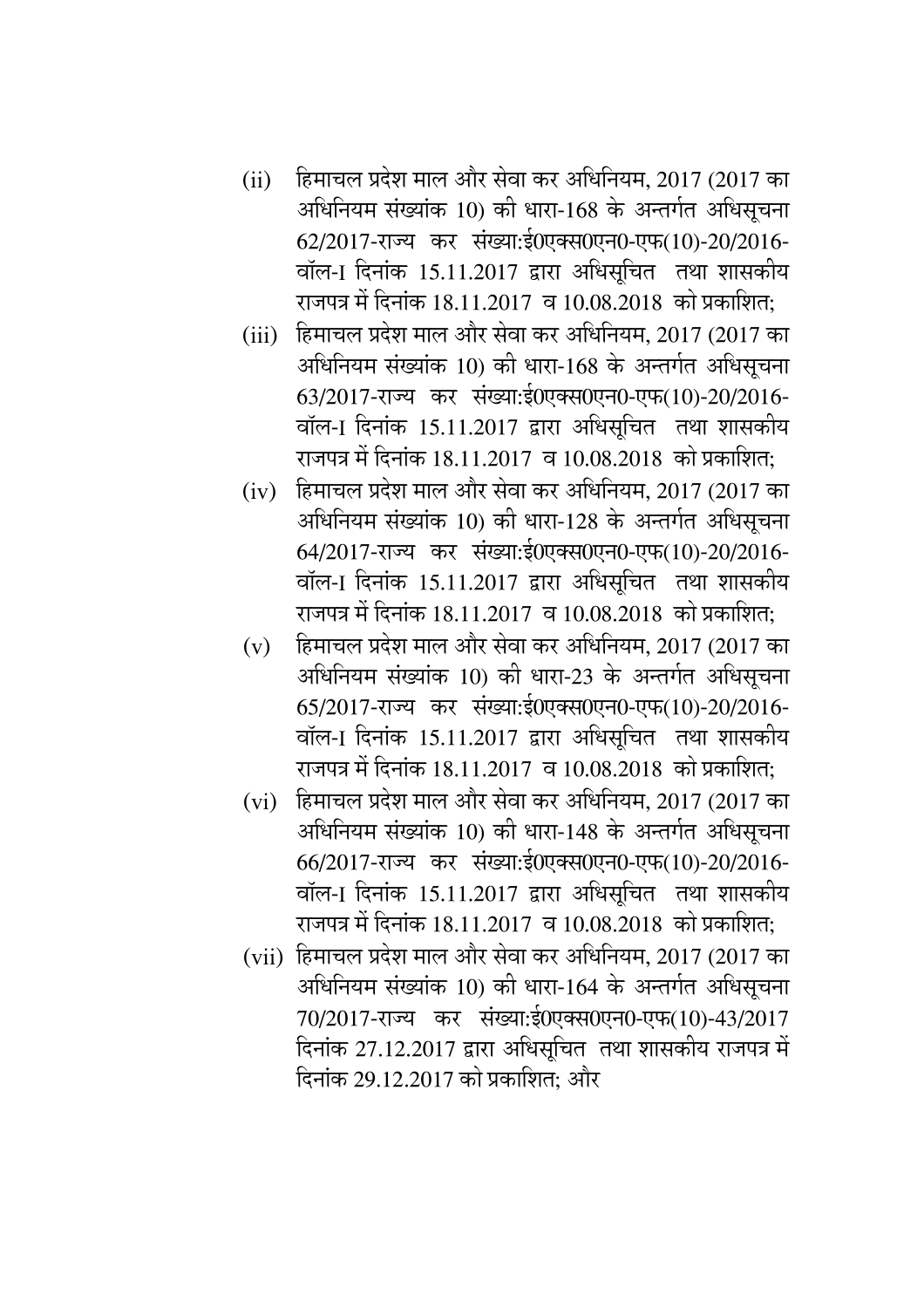- (viii) भारत के संविधान के अनुच्छेद 309 के अन्तर्गत हिमाचल प्रदेश सिविल सेवाएं(समयपूर्व सेवानिवृत्ति) नियम, 2022 जोकि अधिसूचना संख्या: पर(एपी-बी)-ए(3)-3/2019 दिनांक 19.01.2022 द्वारा अधिसूचित तथा शासकीय राजपत्र में 31.01.2022 को प्रकाशित ।
- डॉ0 रामलाल मारकण्डा, तकनीकी शिक्षा मन्त्री, जे0पी0 सूचना  $(2)$ प्रोद्यौगिकी विश्वविद्यालय अधिनियम, 2002 (2002 का अधिनियम संख्यांक 14) के अन्तर्गत जे0पी0 विश्वविद्यालय. वाकनाघाट, जिला सोलन का वार्षिक प्रतिवेदन, वर्ष 2020-21 की प्रति सभा पटल पर रखेंगे ।

#### अनुपूरक बजट (प्रथम एवं अन्तिम किस्त) वित्तीय वर्ष 2021- $3.$ <u> 2022-प्रस्तुतीकरण:-</u>

- सामान्य चर्चा।  $(i)$
- वित्तीय वर्ष 2021-2022 के लिए अनुपूरक अनुदान मांगों  $(ii)$ (प्रथम एवं अन्तिम किस्त) पर चर्चा. मतदान एवं उनका पारण।
- 4. विधायी कार्य:

### (I) सरकारी विधेयक की पुर:स्थापना

|                                     | <b>श्री जय राम ठाकुर, मुख्य मन्त्री,</b> प्रस्ताव करेंगे कि 31 मार्च, 2022 को  समाप्त  होने                                                                                                                                                                                                                 |
|-------------------------------------|-------------------------------------------------------------------------------------------------------------------------------------------------------------------------------------------------------------------------------------------------------------------------------------------------------------|
| 2022<br>(2022 का विधेयक संख्यांक 1) | हिमाचल प्रदेश विनियोग विधेयक, वाले वित्तीय वर्ष के लिए हिमाचल प्रदेश<br>हिमाचल प्रदेश विनियोग विधेयक, राज्य की संचित निधि में से सेवाओं के<br>िलिए कतिपय और धनराशियों के संदाय को<br>$\overline{\phantom{a}}$ प्राधिकृत करने और उनका विनियोग करने<br>के लिए विधेयक को पुर:स्थापित करने की<br>अनुमति दी जाए। |
|                                     |                                                                                                                                                                                                                                                                                                             |

वे विधेयक को पुर:स्थापित भी करेंगे।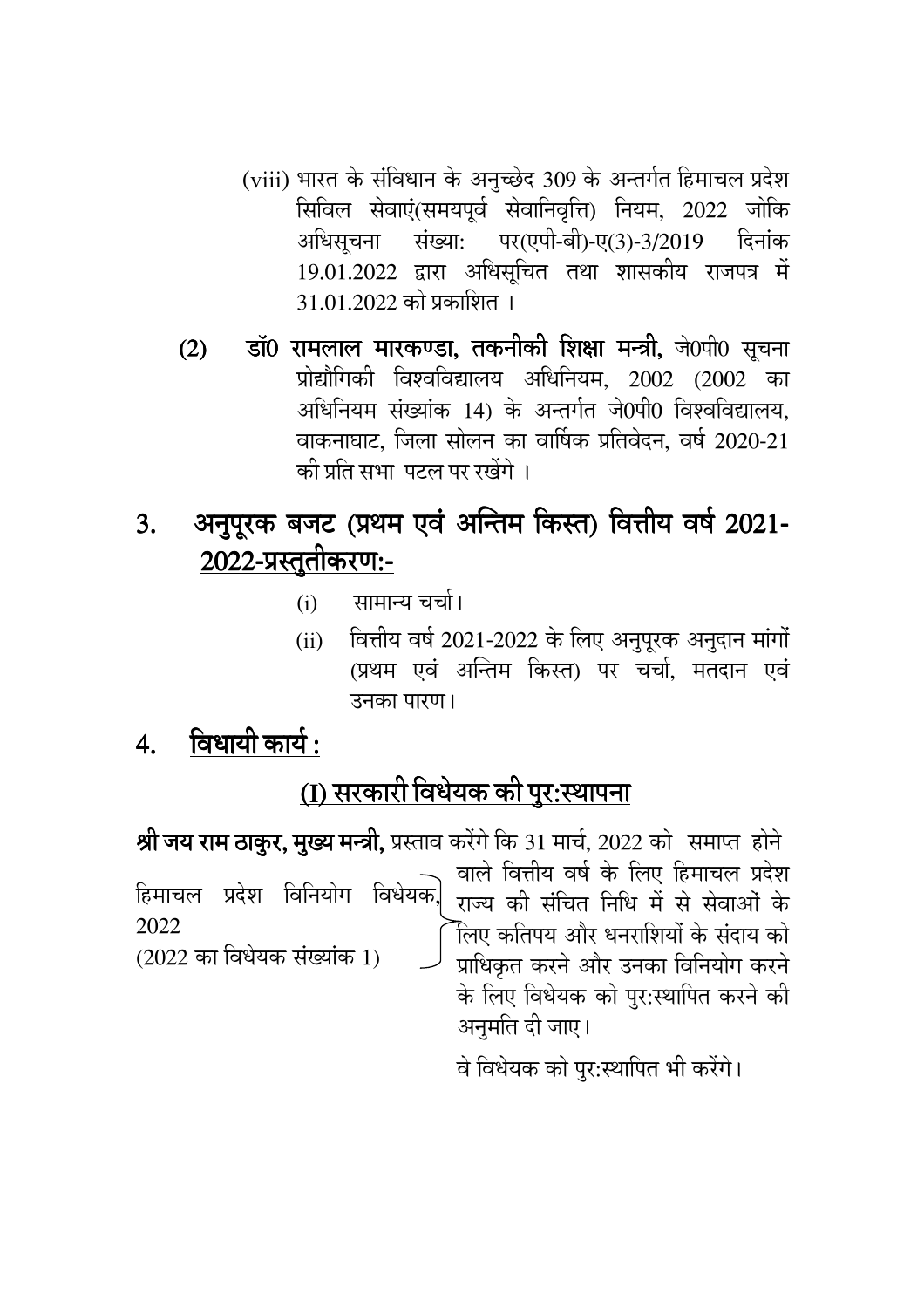#### (II) सरकारी विधेयक पर विचार-विमर्श एवं पारण

श्री जय राम ठाकुर, मुख्य मन्त्री, प्रस्ताव करेंगे कि 31 मार्च, 2022 को समाप्त होने वाले वित्तीय वर्ष के लिए हिमाचल प्रदेश हिमाचल प्रदेश विनियोग विधेयक] राज्य की संचित निधि में से सेवाओं के 2022 र्नलए कतिपय और धनराशियों के संदाय को  $(2022 \nleftrightarrow \nabla \cdot \vec{B})$  विधेयक संख्यांक 1) प्राधिकृत करने और उनका विनियोग करने के लिए विधेयक पर विचार किया जाए।

> वे यह भी प्रस्ताव करेंगे कि विधेयक को पारित किया जाए।

#### 5. राज्यपाल महोदय के अभिभाषण पर धन्यवाद प्रस्ताव पर चर्चा:

दिनांक 23 फरवरी, 2022 को डॉ0 राजीव बिन्दल सदस्य द्वारा प्रस्तुत तथा **श्री बलवीर सिंह,** सदस्य द्वारा अनुसमर्थित निम्न प्रस्ताव पर आगे चर्चा:-

> ''इस सदन में एकत्रित सदस्य, राज्यपाल महोदय का, दिनांक 23 फरवरी. 2022 को उन्हें सम्बोधित करने के लिए, ह्दय से आभार प्रकट करते हैं।"

शिमला-171004 दिनांक: 25 फरवरी, 2022 यशपाल शर्मा, सचिव ।

\*\*\*

(अनुपुरक कार्यसूची, यदि कोई हो, की भी जांच कर लें)